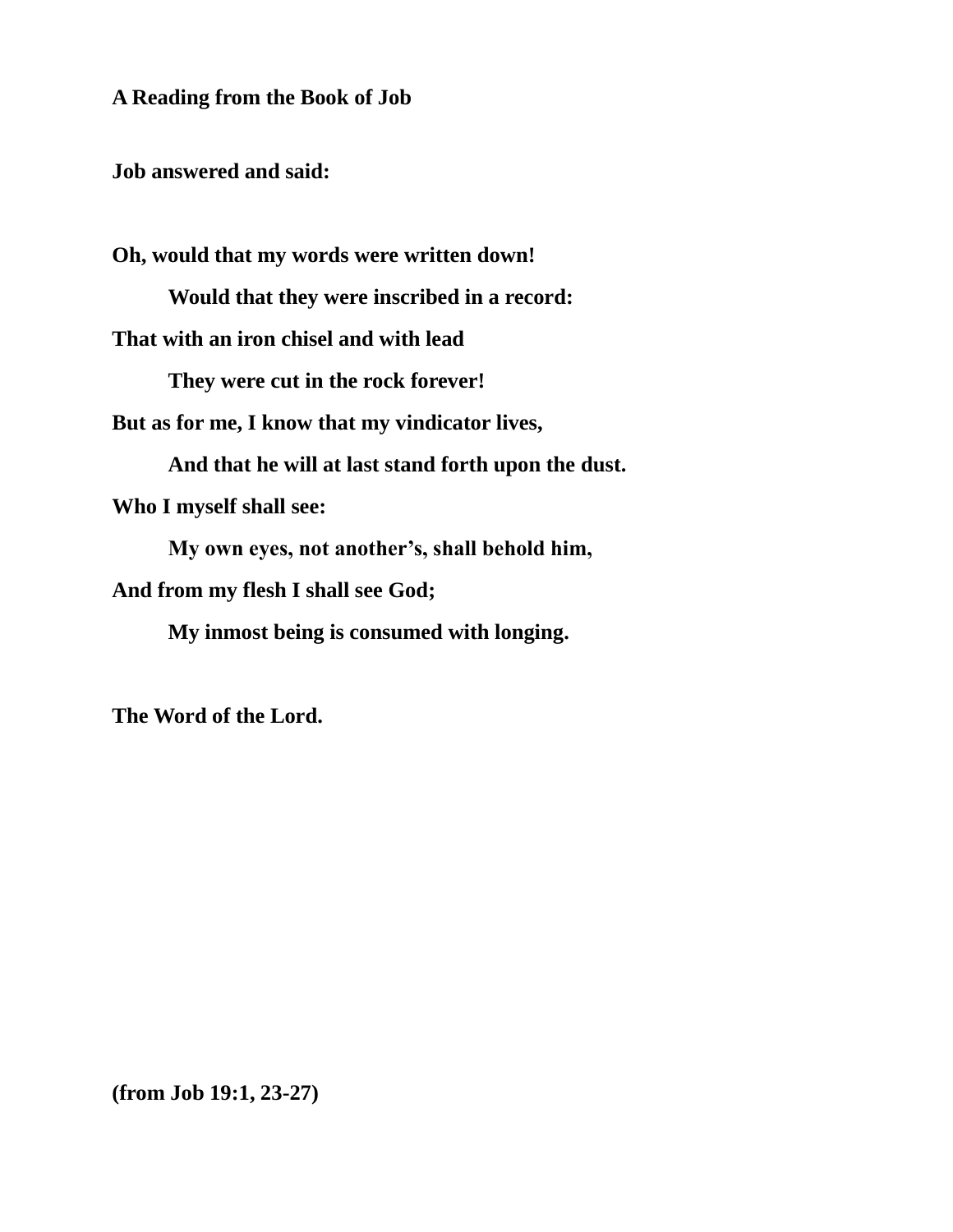**A Reading from the Book of Wisdom**

**The souls of the just are in the hand of God, and no torment shall touch them.**

**They seemed, in the view of the foolish, to be dead; and their passing away was thought an affliction and their going forth from us utter destruction.**

**But they are in peace.**

**For if before us, indeed, they be punished,**

**yet is their hope full of immortality.**

**Chastised a little, they shall be greatly blessed,**

**because God tried them and found them worthy of himself.**

**As gold in the furnace, he proved them,**

**and as sacrificial offerings he took them to himself.**

**In the time of their visitation they shall shine,**

**and shall dart about as sparks through stubble;**

**They shall judge nations and rule over peoples,**

**and the Lord shall be their King forever.**

**Those who trust in him shall understand truth,**

**and the faithful shall abide with him in love:**

**Because grace and mercy are with his holy ones,**

**and his care is with his elect.**

**The Word of the Lord.**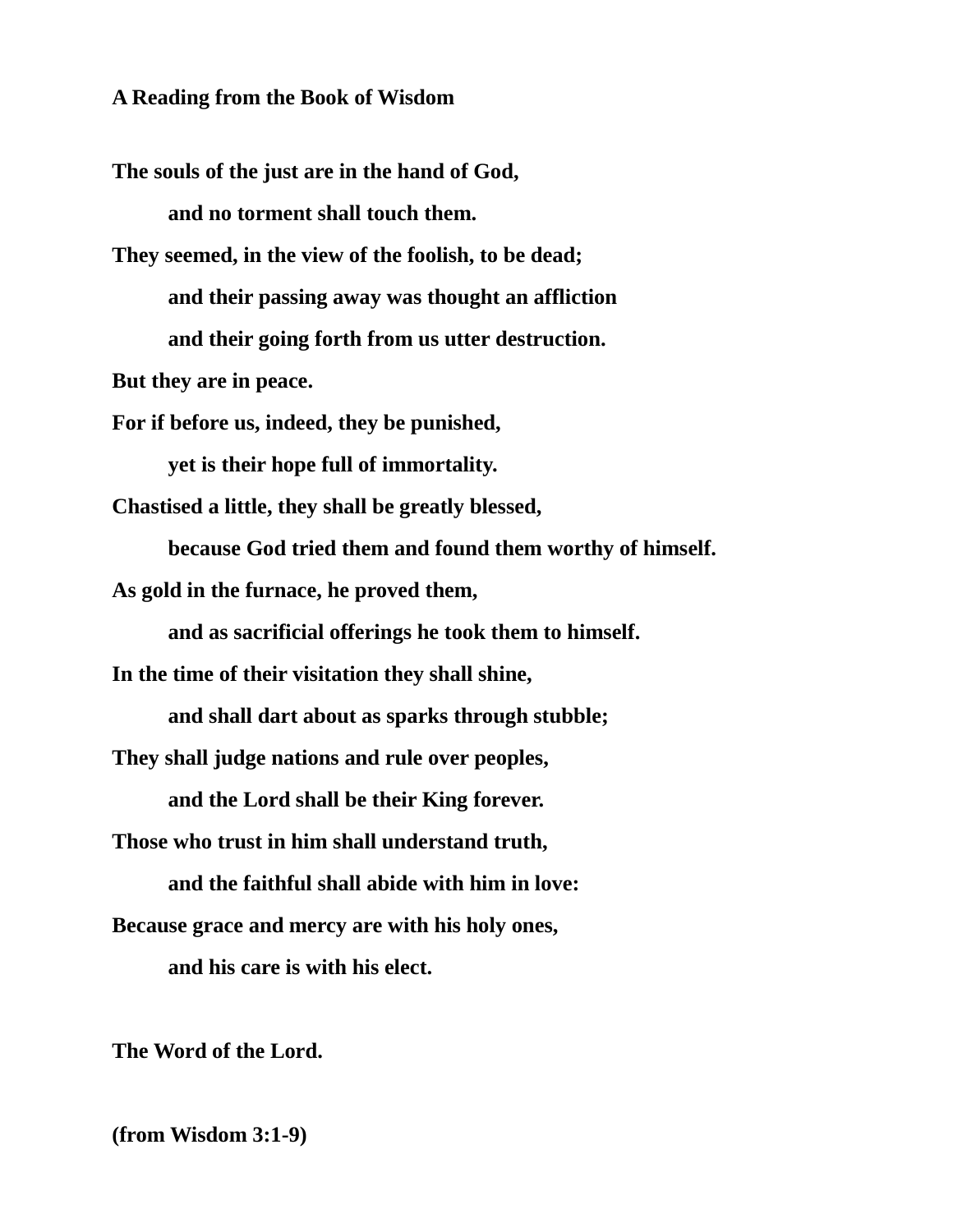#### **A Reading from the Book of Wisdom**

**The just man, though he die early, shall be at rest.**

**For the age that is honorable comes not with the passing of time, nor can it be measured in terms of years.**

**Rather, understanding is the hoary crown for men, and an unsullied life, the attainment of old age.**

**He who pleased God was loved;**

**he who lived among sinners was transported—**

**Snatched away, lest wickedness pervert his mind or deceit beguile his soul;**

**For the witchery of paltry things obscures what is right and the whirl of desire transforms the innocent mind.**

**Having become perfect in a short while, he reached**

**the fullness of a long career;**

**for his soul was pleasing to the Lord;**

**therefore he sped him out of the midst of wickedness.**

**But the people saw and did not understand,**

**nor did they take this into account.**

**Because grace and mercy are with his holy ones,**

**and his care is with his elect.**

**The Word of the Lord.**

**(from Wisdom 4:7-15)**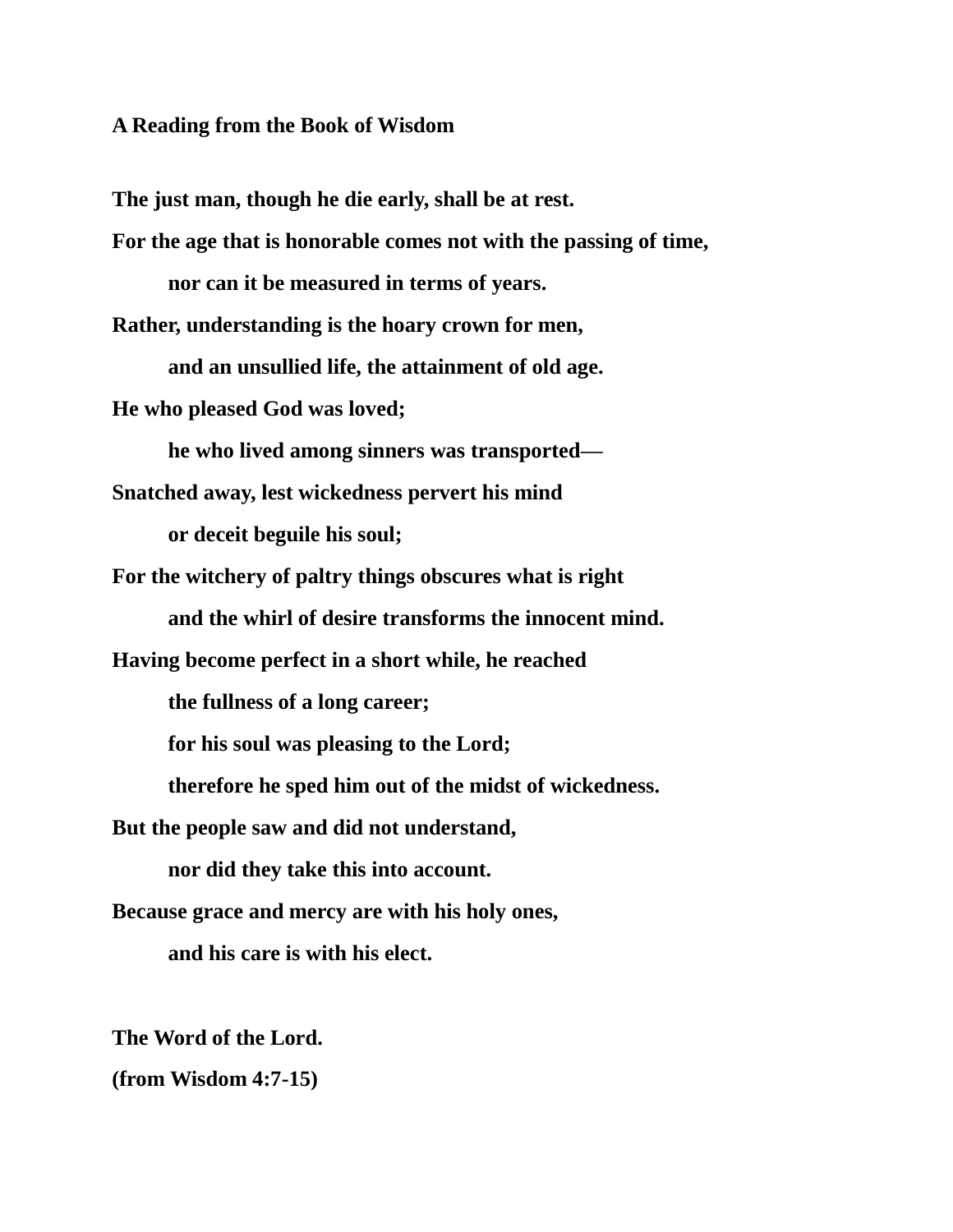# **A Reading from the Book of Sirach (pronounced S-EYE-rack)**

**Now I will praise those godly men, our ancestors, each in his own time. Yet these also were godly men whose virtues have not been forgotten; Their wealth remains in their families,**

**their heritage with their descendants;**

**Through God's covenant with them their family endures,**

**their posterity for their sake.**

**And for all time their progeny will endure,**

**their glory will never be blotted out;**

**Their bodies are peacefully laid away,**

**but their name lives on and on.**

**At gatherings their wisdom is retold,** 

**and the assembly proclaims their praise.**

**The word of the Lord.**

**(Sir 44: 1, 10-15)**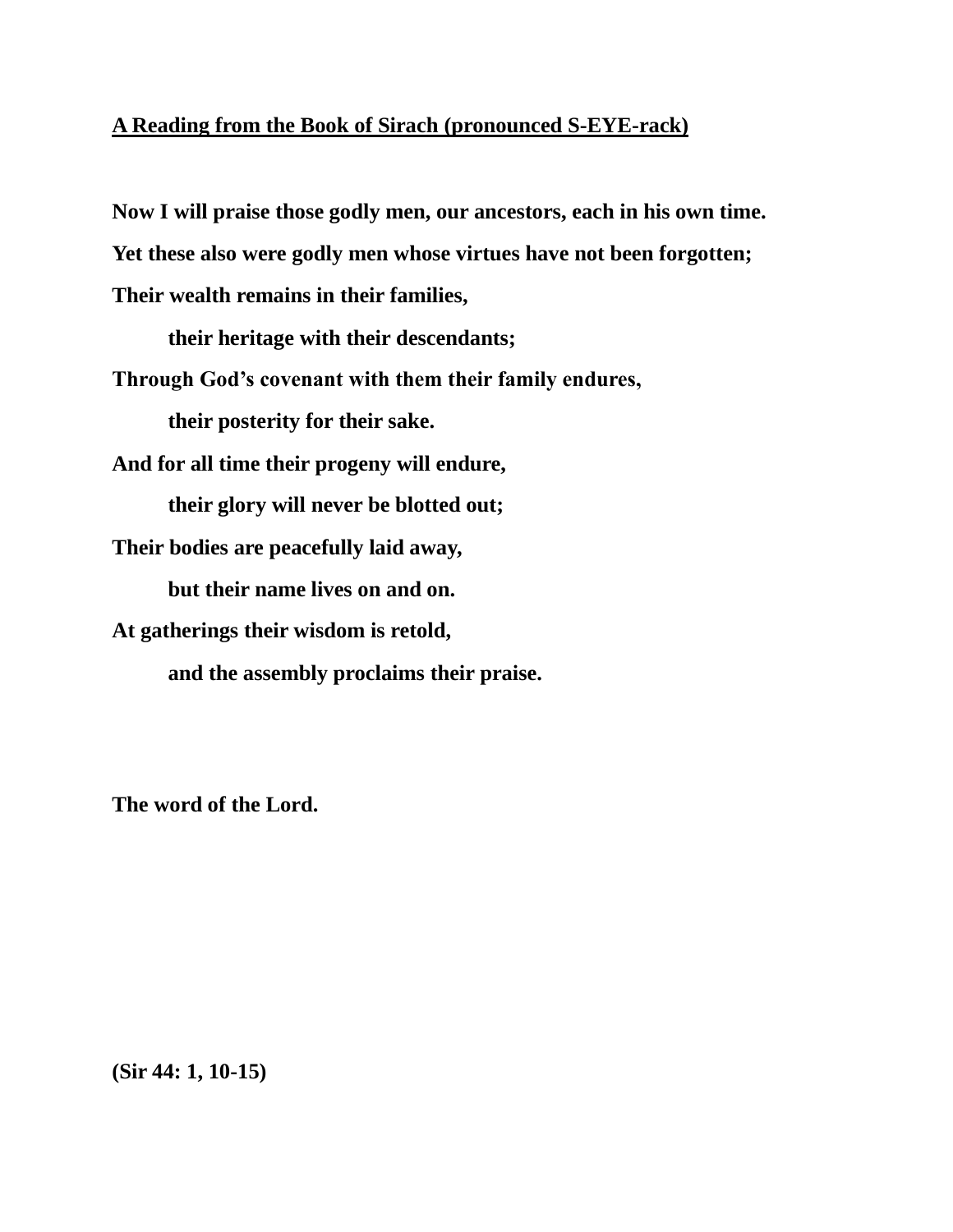# **A Reading from the Book of the Prophet Daniel**

**I, Daniel, mourned and I heard this word of the Lord:**

**"At that time there shall arise Michael, the great prince, guardian of your people;**

**It shall be a time unsurpassed in distress**

**since nations began until that time.**

**At that time your people shall escape,** 

**everyone who is found written in the book.**

**Many of those who sleep in the dust of the earth shall awake;**

**Some shall live forever,** 

**others shall be an everlasting horror and disgrace.**

**But the wise shall shine brightly like the splendor of the firmament,** 

**and those who lead the many to justice shall be like the stars forever.**

**The word of the Lord.**

**(Daniel 12:1-3)**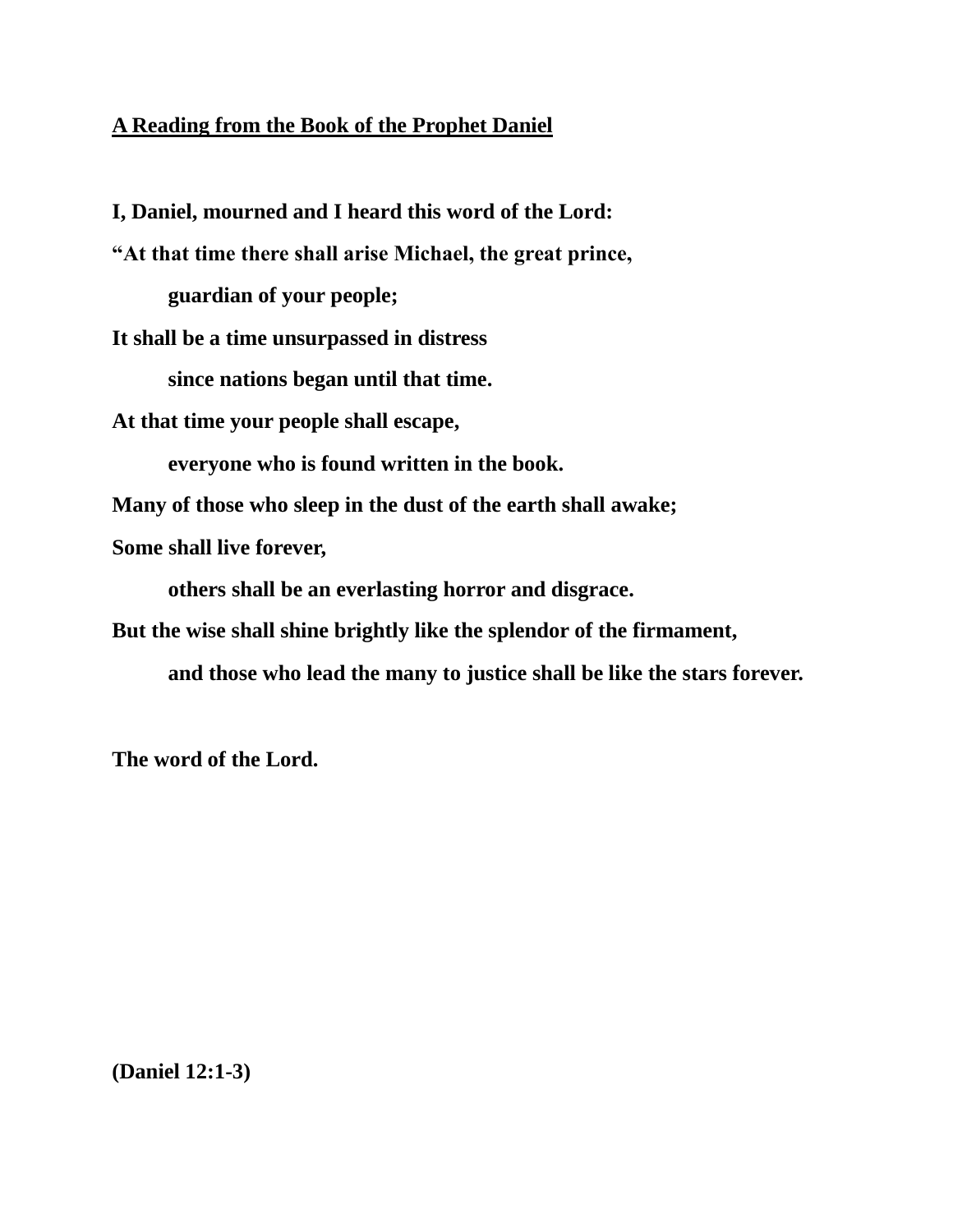**A Reading from the Book of the Prophet Isaiah**

**On this mountain the Lord of hosts will provide for all peoples. On this mountain he will destroy the veil that veils all peoples, The web that is woven over all nations; he will destroy death forever. The Lord God will wipe away the tears from all faces; The reproach of his people he will remove from the whole earth; for the Lord has spoken.**

**On that day it will be said:**

**"Behold our God, to whom we looked to save us! This is the Lord for whom we looked; let us rejoice and be glad that he has saved us!'**

**The Word of the Lord.**

**(from Isaiah 25: 6a, 7-9)**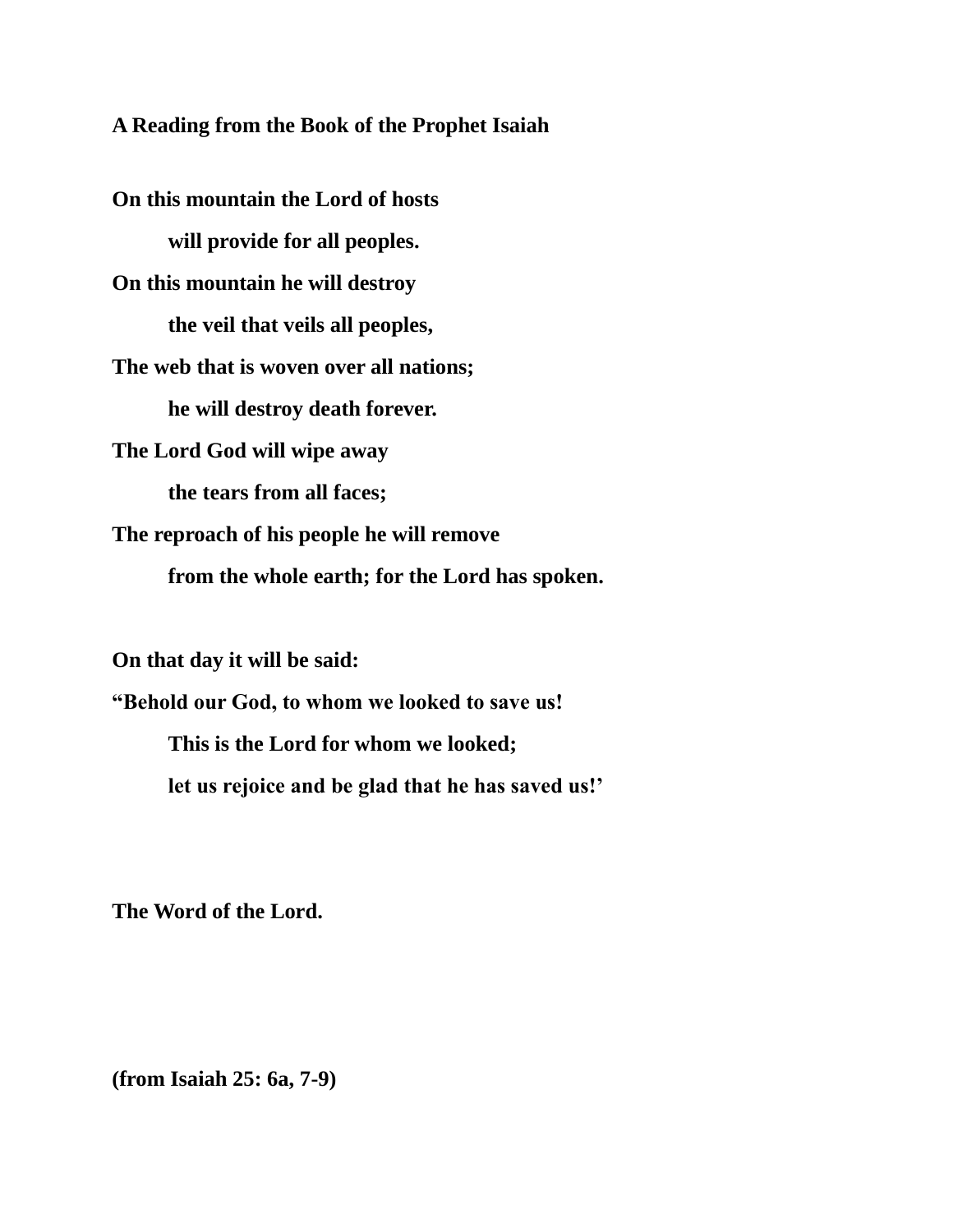#### **A Reading from the Book of Proverbs**

**A capable wife who can find?**

**She is far more precious than jewels.**

**The heart of her husband trusts in her, and he will have no lack of gain. She does him good, and not harm, all the days of her life.**

**She seeks wool and flax and works with willing hands.**

**She puts her hands to the distaff, and her hands hold the spindle.**

**She opens her hands to the poor and reaches out to the needy.**

**She looks well to the ways of her household,** 

**and does not eat the bread of idleness.**

**Her children rise up and call her happy;** 

**her husband, too, and he praises her:**

**"Many women have done excellently, but you surpass them all."**

**Charm is deceitful, and beauty is vain,** 

**but a woman who fears the Lord is to be praised.**

**The word of the Lord.**

**(Proverbs 31:10-13, 27-30)**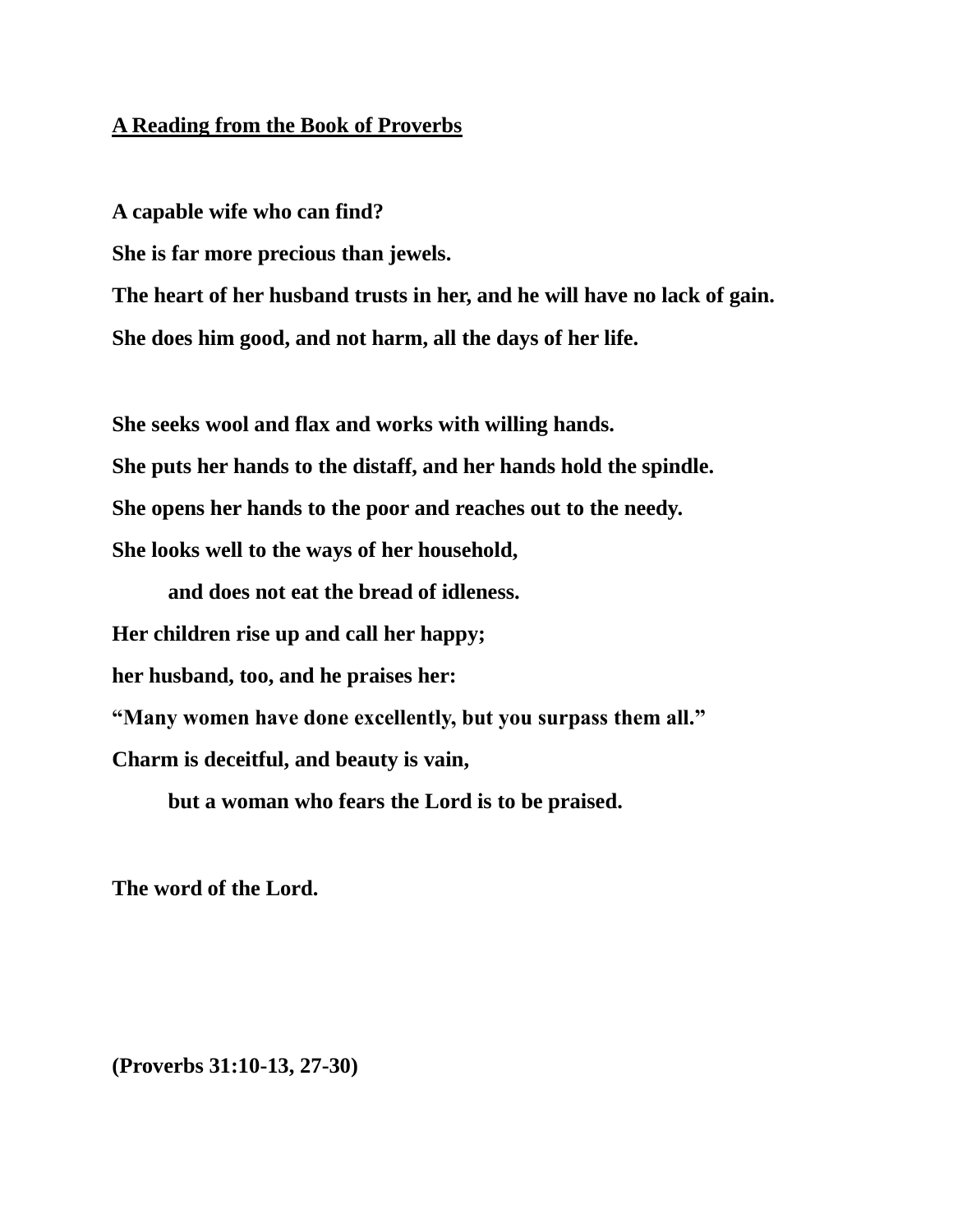**A Reading from the book of the Prophet Micah**

**You have been told what is good,** 

**and what the Lord requires of you:**

**Only to do the right and to love goodness,**

**and to walk humbly with your God."**

**The Word of the Lord.**

**(from Micah 6:8)**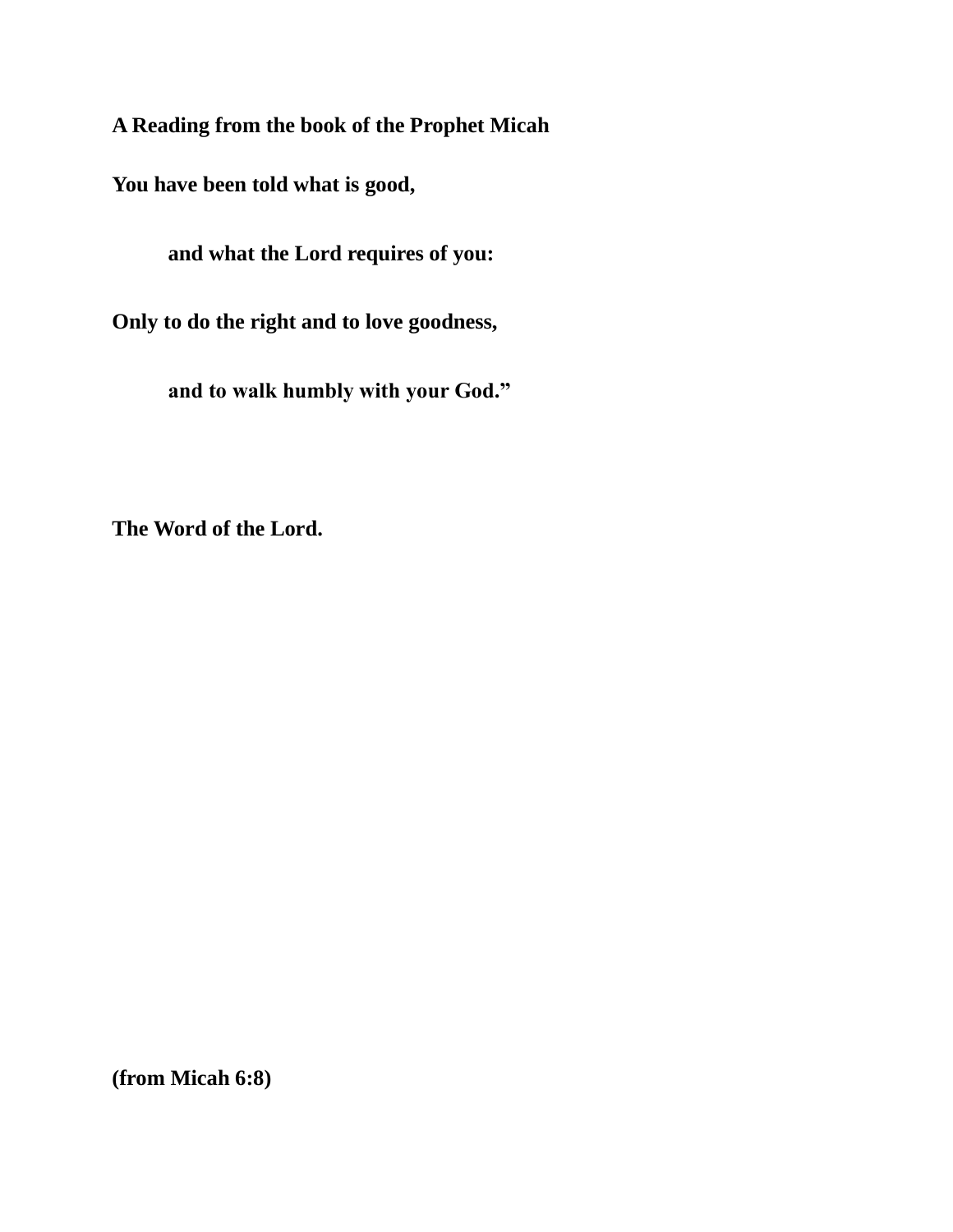**A Reading from the Book of the Prophet Isaiah**

**God does not faint or grow weary, and God's knowledge is beyond scrutiny,**

**Giving strength to the fainting, and making vigor abound for the weak.**

**Though the young faint and grow weary, and they stagger and fall, they that hope in God will renew their strength.**

**They will soar as with eagle's wings.** 

**They will run and not grow weary, walk, and not grow faint.**

**The Word of the Lord.**

**(from Isaiah 40:28c-31)**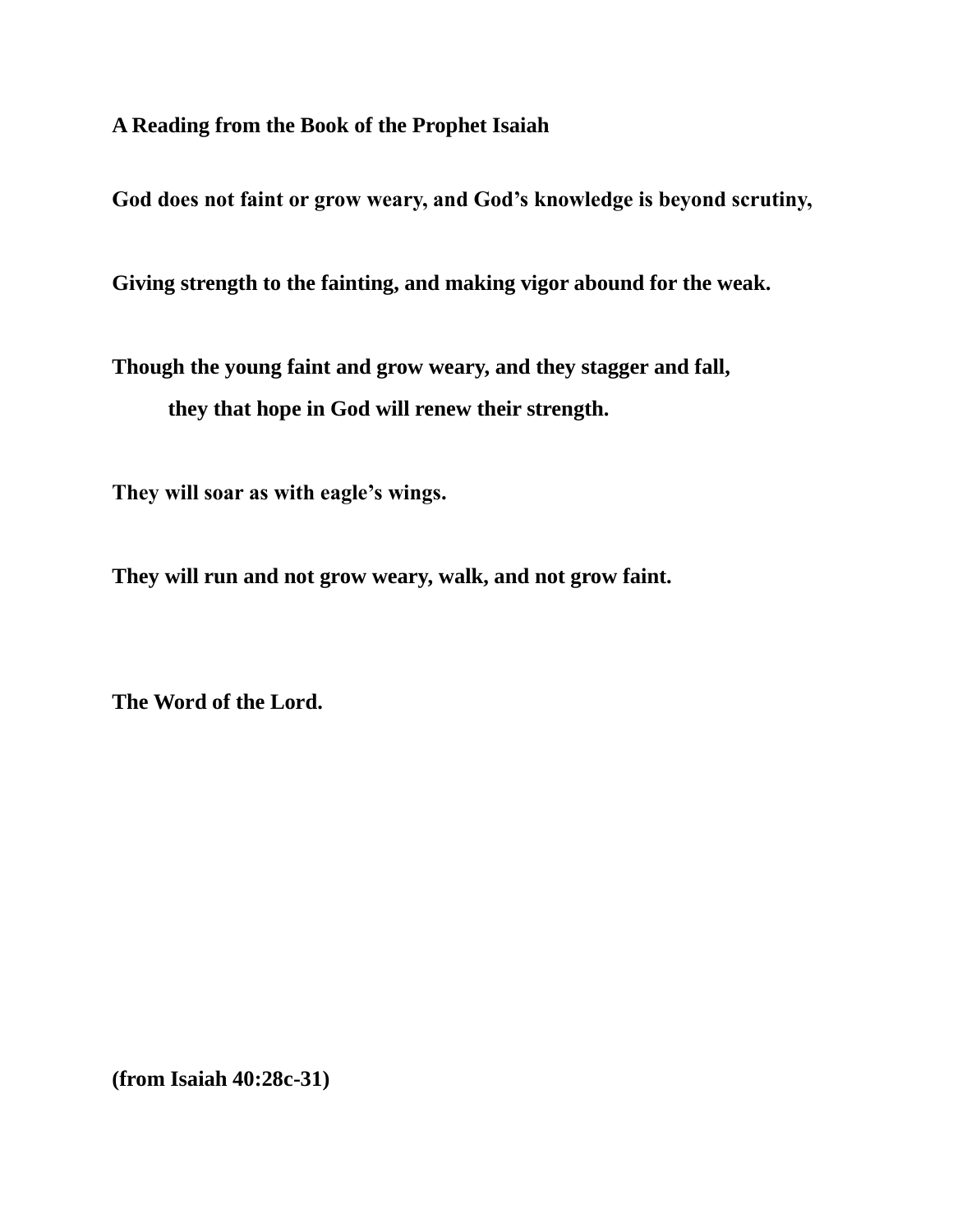**A Reading from the Book of Ecclesiastes**

**There is an appointed time for everything, and a time for every affair under heaven.**

**A time to be born, a time to die;**

**A time to plant, and a time to uproot from the plant.**

**A time to kill, and a time to heal;**

**A time to tear down, and a time to build.**

**A time to weep, and a time to laugh;**

**A time to mourn, and a time to dance.**

**A time to scatter stones, and a time to gather them;**

**A time to embrace, and a time to be far from embraces.**

**A time to seek, and a time to lose;**

**A time to keep, and a time to cast away.**

**A time to rend, and a time to sew;**

**A time to be silent, and a time to speak.**

**A time to love, and a time to hate;**

**A time of war, and a time of peace.**

**What advantage has the worker from toil? I have considered the task which God has appointed for us to be busied about. God has made everything appropriate to its time, and has put the timeless into our hearts, without us ever discovering, from beginning to end, the work which God has done.**

**I recognize that there is nothing better than to be glad and to do well during life. For everyone, moreover, to eat and drink and enjoy the fruit of our labor is a gift of God. I recognize that whatever God does will endure forever; there is no adding to it or taking from it. Thus, may God be revered. What now is has already been; what is to be, already is; and God restores what would otherwise be displaced.**

**The Word of the Lord. (from Ecclesiastes 3:1-15)**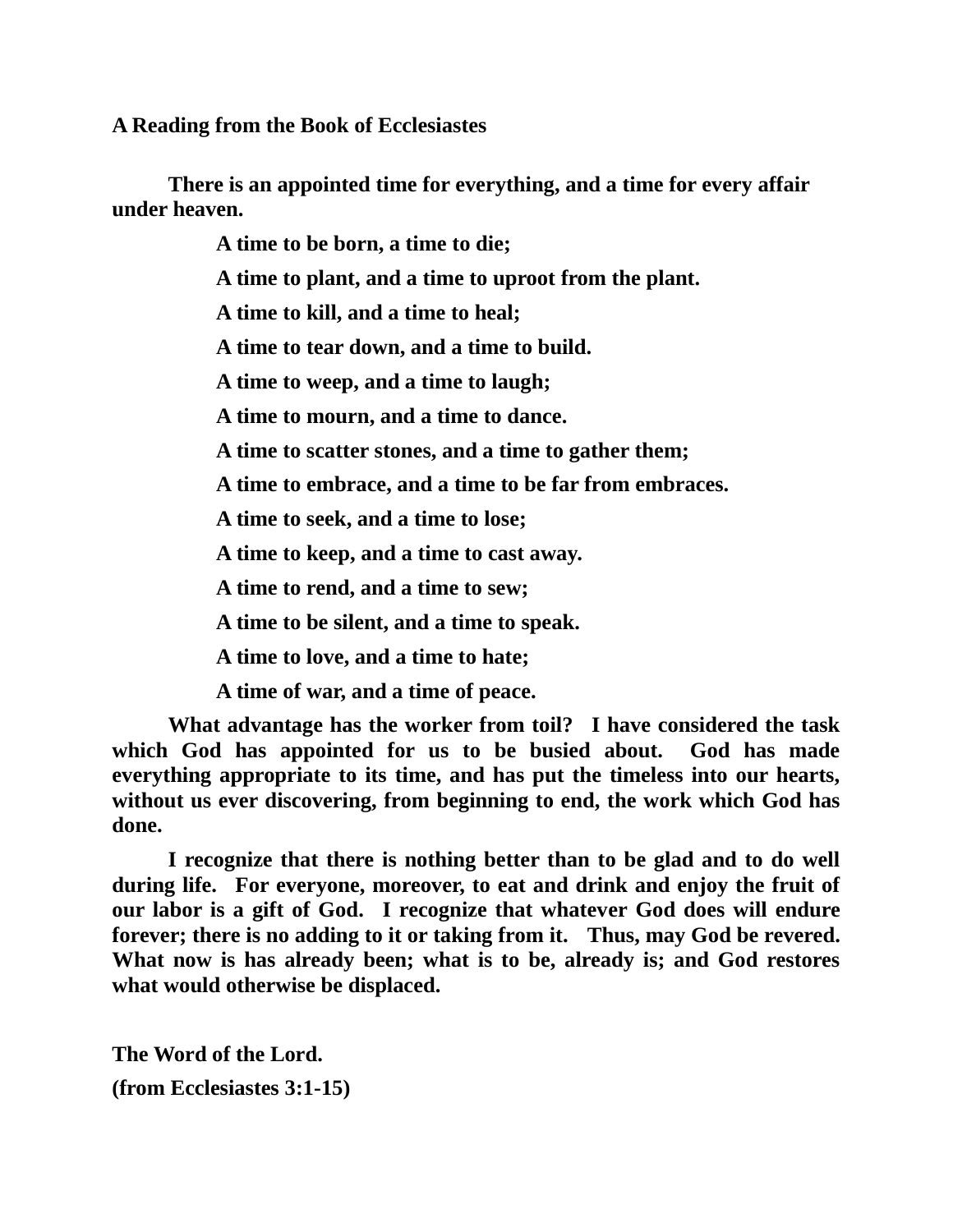**A Reading from the Book of Sirach (pronounced S-EYE-rack)**

**For the Lord honored the father above the children,**

**and confirmed the right of the mother over her children.**

**Honoring one's father atones for sins,** 

**and glorifying one's mother is like laying up treasure.**

**Those who honor their father will be gladdened by their own children, and when they pray, they will be heard.**

**Those who glorify their father will have long life,**

**and those who obey the Lord will refresh their mother.**

**O child, help your father in his old age,**

**and do not grieve him as long as he lives;** 

**Even if he is lacking in understanding, show forbearance;**

**in all your strength do not despise him.**

**For kindness to a father will not be forgotten,**

**and against your sins it will be credited to you.**

**The Word of the Lord.**

**(from Sirach 3: 2-6, 12-14)**